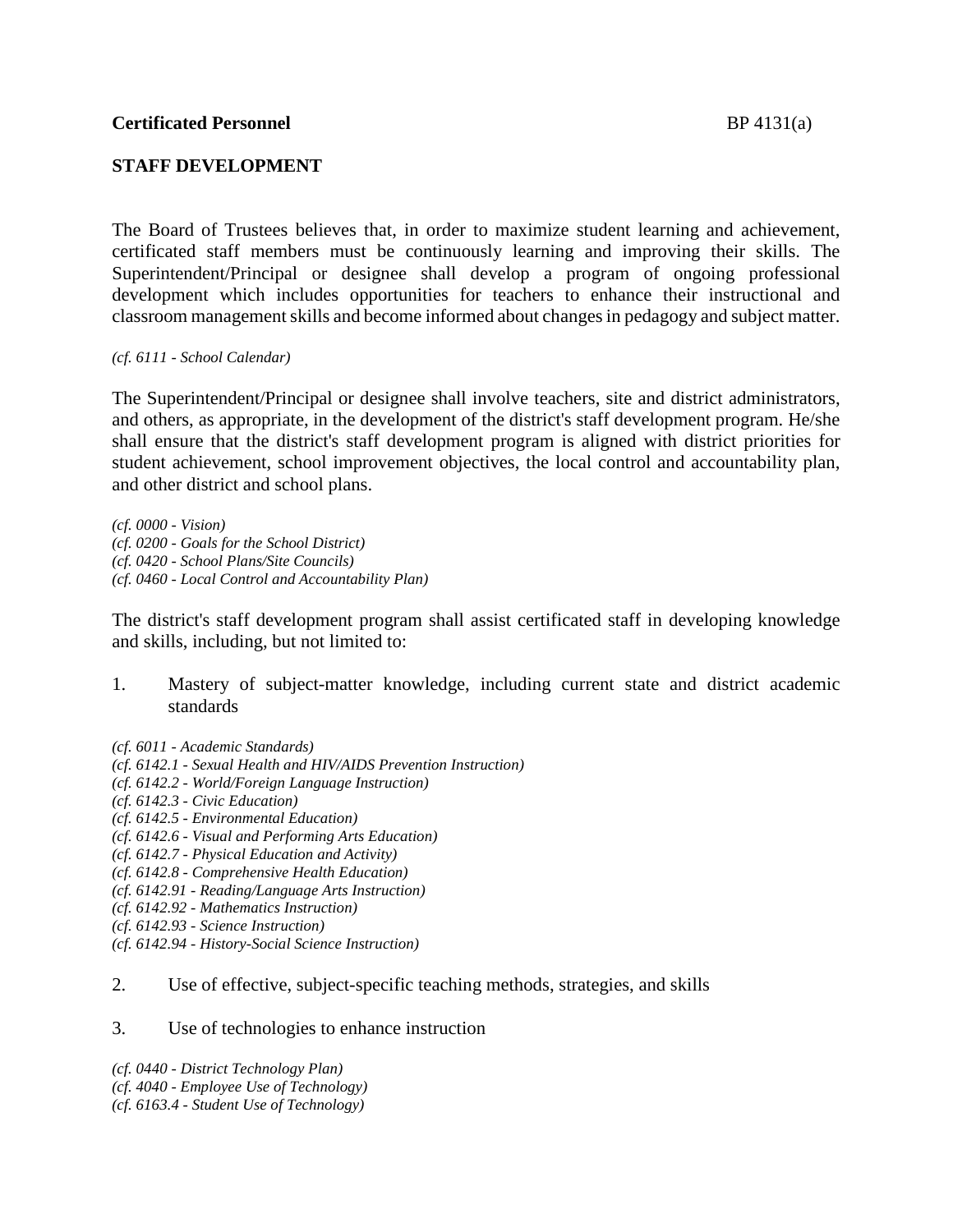- 4. Sensitivity to and ability to meet the needs of diverse student populations, including, but not limited to, students of various racial and ethnic groups, students with disabilities, English learners, economically disadvantaged students, foster youth, gifted and talented students, and at-risk students
- *(cf. 4112.22 - Staff Teaching English Learners)*
- *(cf. 4112.23 - Special Education Staff)*
- *(cf. 5147 - Dropout Prevention)*
- *(cf. 6141.5 - Advanced Placement)*
- *(cf. 6171 - Title I Programs)*
- *(cf. 6172 - Gifted and Talented Student Program)*
- *(cf. 6173 - Education for Homeless Children)*
- *(cf. 6173.1 - Education for Foster Youth)*
- *(cf. 6174 - Education for English Learners)*
- *(cf. 6175 - Migrant Education Program)*
- 5. Understanding of how academic and career technical instruction can be integrated and implemented to increase student learning
- *(cf. 6178 - Career Technical Education)*
- 6. Knowledge of strategies that encourage parents/guardians to participate fully and effectively in their children's education
- *(cf. 1240 - Volunteer Assistance)*
- *(cf. 5020 - Parent Rights and Responsibilities)*
- *(cf. 6020 - Parent Involvement)*
- 7. Effective classroom management skills and strategies for establishing a climate that promotes respect, fairness, tolerance, and discipline, including conflict resolution and hatred prevention
- *(cf. 5131 - Conduct)*
- *(cf. 5131.2 - Bullying)*
- *(cf. 5137 - Positive School Climate)*
- *(cf. 5138 - Conflict Resolution/Peer Mediation)*
- *(cf. 5145.9 - Hate-Motivated Behavior)*
- 8. Ability to relate to students, understand their various stages of growth and development, and motivate them to learn
- 9. Ability to interpret and use data and assessment results to guide instruction

*(cf. 5121 - Grades/Evaluation of Student Achievement)*

*(cf. 6162.5 - Student Assessment)*

10. Knowledge of topics related to student health, safety, and welfare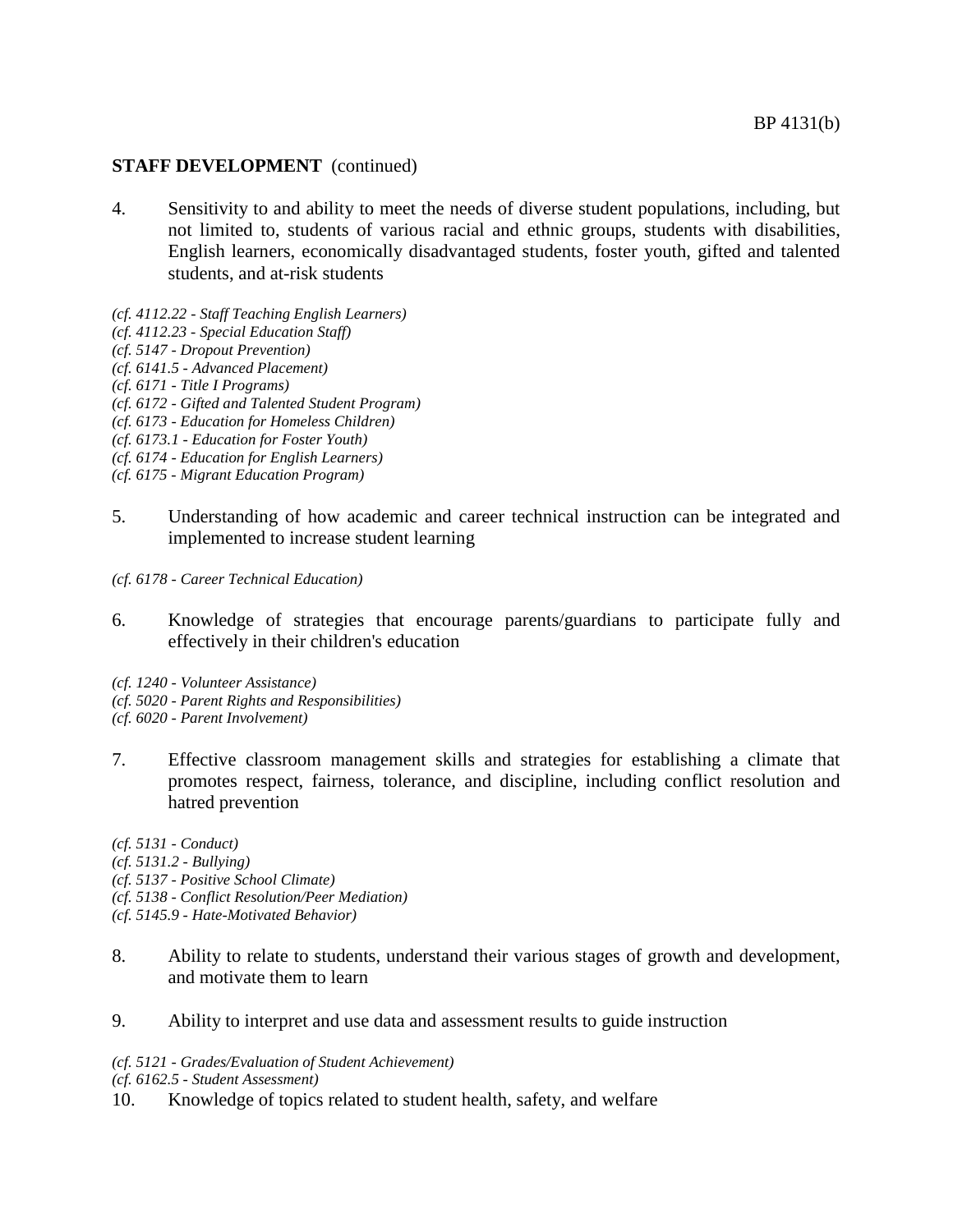```
(cf. 0450 - Comprehensive Safety Plan)
(cf. 5030 - Student Wellness)
(cf. 5131.6 - Alcohol and Other Drugs)
(cf. 5131.63 - Steroids)
(cf. 5141.21 - Administering Medication and Monitoring Health Conditions)
(cf. 5141.4 - Child Abuse Prevention and Reporting)
(cf. 5141.52 - Suicide Prevention)
(cf. 5145.3 - Nondiscrimination/Harassment)
(cf. 5145.7 - Sexual Harassment)
```
11. Knowledge of topics related to employee health, safety, and security

*(cf. 3514.1 - Hazardous Substances) (cf. 4119.11/4219.11/4319.11 - Sexual Harassment) (cf. 4119.42/4219.42/4319.42- Exposure Control Plan for Bloodborne Pathogens) (cf. 4119.43/4219.43/4319.43 - Universal Precautions) (cf. 4157/4257/4357 - Employee Safety) (cf. 4158/4258/4358 - Employee Security)*

The Superintendent/Principal or designee shall, in conjunction with teachers, interns, and administrators, as appropriate, develop an individualized program of professional growth to increase competence, performance, and effectiveness in teaching and classroom management and, as necessary, to assist them in meeting state or federal requirements to be fully qualified for their positions.

*(cf. 4112.2 - Certification) (cf. 4112.21 - Interns) (cf. 4131.1 - Teacher Support and Guidance)*

Professional learning opportunities offered by the district shall be evaluated based on the criteria specified in Education Code 44277. Such opportunities may be part of a coherent plan that combines school activities within the school, including lesson study or co-teaching, and external learning opportunities that are related to academic subjects taught, provide time to meet and work with other teachers, and support instruction and student learning. Learning activities may include, but are not limited to, mentoring projects for new teachers, extra support for teachers to improve practice, and collaboration time for teachers to develop new instructional lessons, select or develop common formative assessments, or analyze student data. (Education Code 44277)

The district's staff evaluation process may be used to recommend additional individualized staff development for individual employees.

### *(cf. 4115 - Evaluation/Supervision)*

The Board may budget funds for actual and reasonable expenses incurred by staff who participate in staff development activities.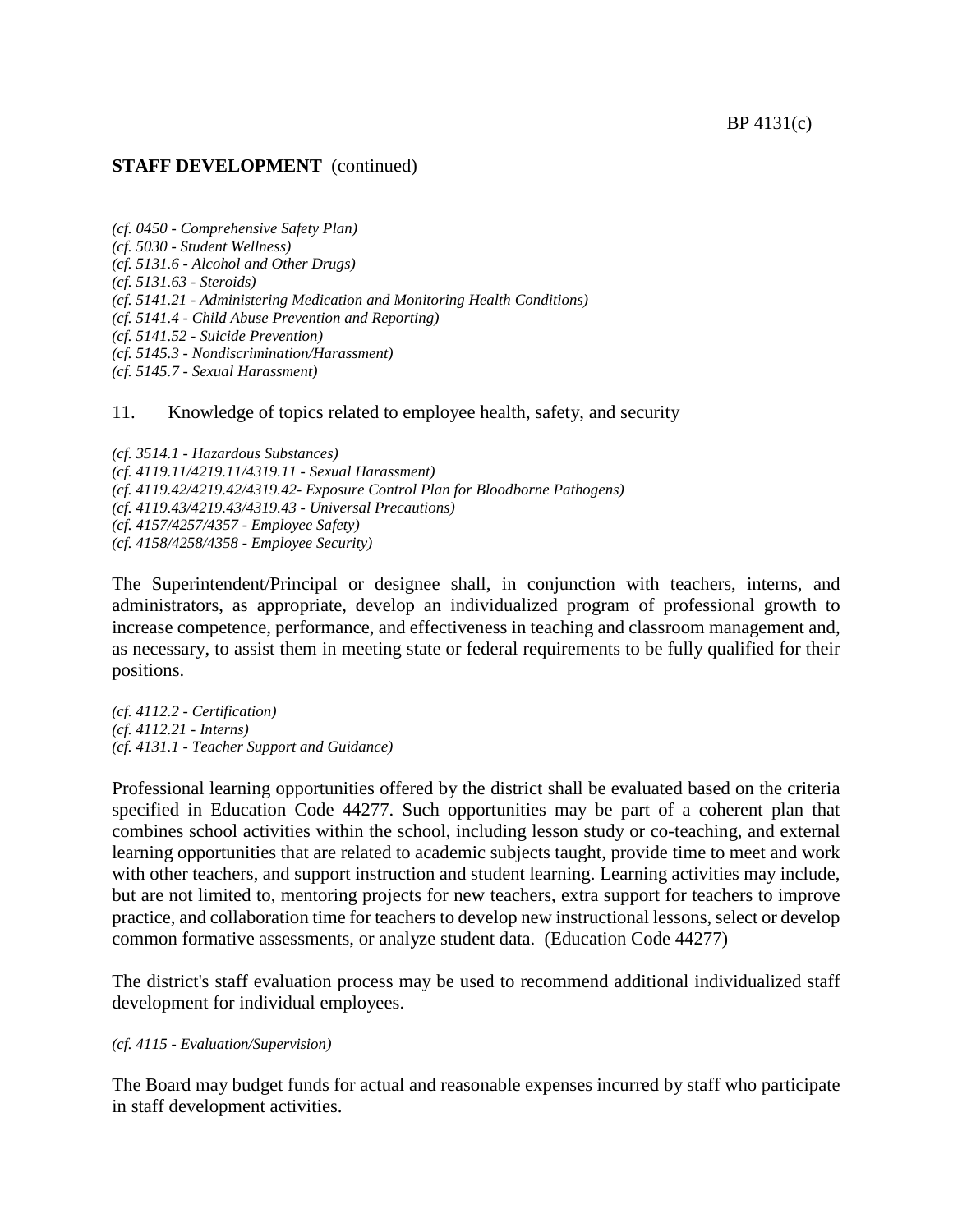*(cf. 3100 - Budget) (cf. 3350 - Travel Expenses)*

The Superintendent/Principal or designee shall provide a means for continual evaluation of the benefit of staff development activities to both staff and students and shall regularly report to the Board regarding the effectiveness of the staff development program. Based on the Superintendent's report, the Board may revise the program as necessary to ensure that the staff development program supports the district's priorities for student achievement.

*(cf. 0500 - Accountability)*

#### *Legal Reference:*

*EDUCATION CODE 44032 Travel expense payment 44259.5 Standards for teacher preparation 44277 Professional growth programs for individual teachers 44300 Emergency permits 44325-44328 District interns 44450-44468 University internship program 44570-44578 Inservice training, secondary education 44830.3 District interns 45028 Salary schedule and exceptions 48980 Notification of parents/guardians; schedule of minimum days 52060-52077 Local control and accountability plan 56240-56245 Staff development; service to persons with disabilities 99200-99206 Subject matter projects GOVERNMENT CODE 3543.2 Scope of representation of employee organization CODE OF REGULATIONS, TITLE 5 13025-13044 Professional development and program improvement 80021 Short-term staff permit 80021.1 Provisional internship permit 80023-80026.6 Emergency permits UNITED STATES CODE, TITLE 20 6601-6702 Preparing, Training and Recruiting High Quality Teachers and Principals PUBLIC EMPLOYMENT RELATIONS BOARD DECISIONS United Faculty of Contra Costa Community College District v. Contra Costa Community College District, (1990) PERB Order No. 804, 14 PERC P21, 085*

*Management Resources: (see next page)*